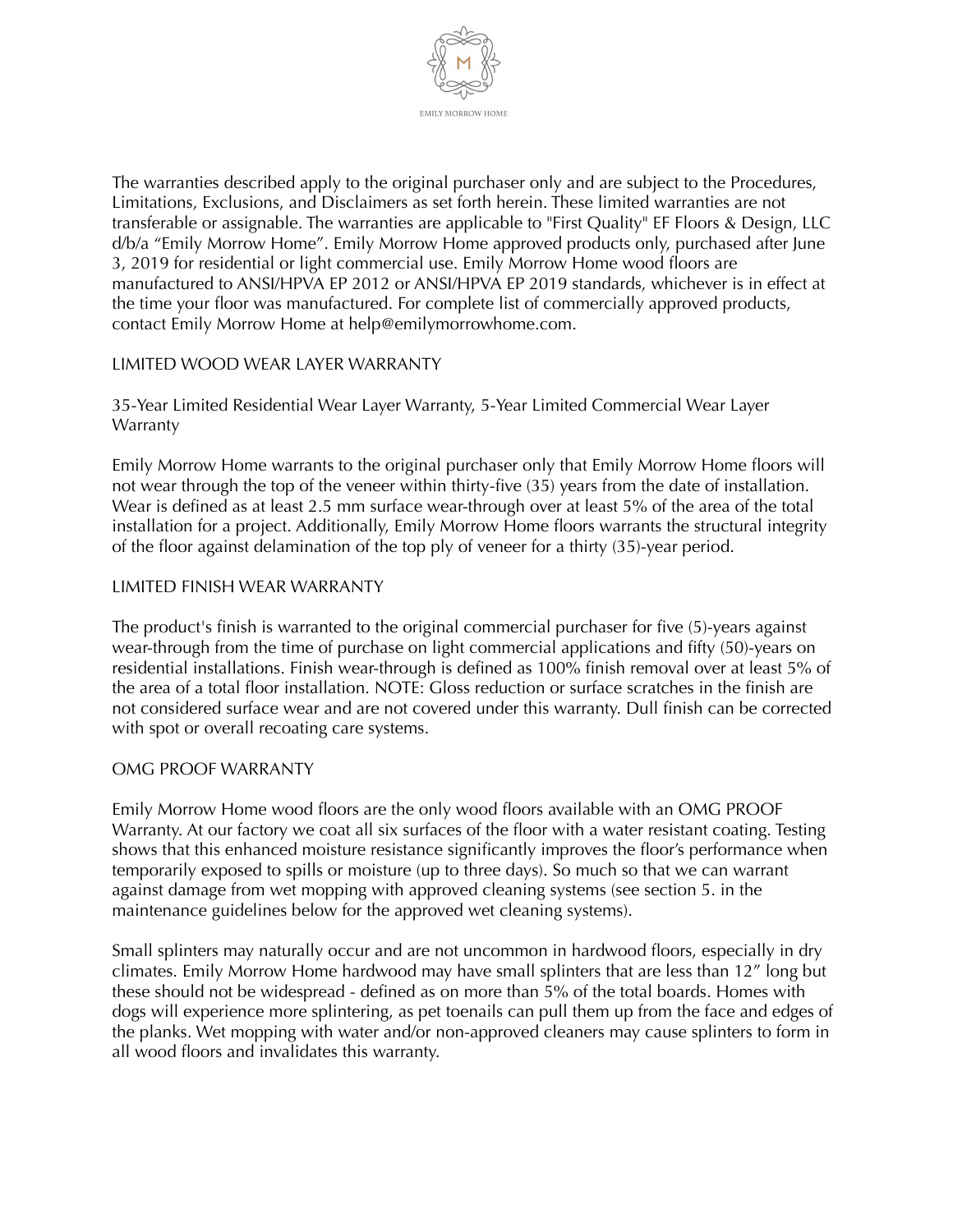Our products are natural and therefore not recommended for applications such as areas with heavy commercial foot or vehicular traffic, (e.g. department store aisles or airport terminals or industrial floors) and such applications are not covered under this warranty. If installed in these areas, protective mats should be utilized to cover the high traffic areas or the finish will wear quickly.

Register the Job Site

Please let us know the exact location and the precise date of the installation so that we can include them in our records.

Emily Morrow Home's sole obligation under this limited light commercial warranty or residential warranty is to either: (1) provide flooring planks to replace the actual planks that failed to meet the applicable warranty (the "defective planks") or (2) refund the purchase price (as described below) if Emily Morrow Home determines that it is not commercially practical to provide replacement planks. Emily Morrow Home shall have the sole authority to select replacement flooring products. Emily Morrow Home shall not be responsible for any costs associated with the removal, refinishing or replacement of any flooring products or with the removal or replacement of cabinets, appliances or any other fixtures or items that may need to be removed and replaced as a result of replacing any flooring products. The term "refund of the purchase price" shall mean the amount that the purchaser paid for the defective planks (as either established by the purchaser's original invoice or by Emily Morrow Home using its standard pricing tables in lieu of an original invoice) prorated over the remaining life of the term of applicable limited warranty. Emily Morrow Home makes no warranty other than the warranties described in this document and assumes no responsibility beyond providing replacement flooring or refund of the purchase price sufficient to satisfy the warranty claim.

# WARRANTY EXCLUSIONS

Wood is a natural product containing natural variations in color, tone, and graining. Emily Morrow Home cannot warrant against natural variations in color or any other variations, such as mineral streaks, small knots and grain variations from plank to plank. Nor can we warrant against natural variations or gloss levels between samples/models and installed flooring. Any sample or model shown or used by your seller is for demonstrative purposes only, and such sample DOES NOT create a warranty of any kind that the goods you purchased shall conform to. Any such warranties based on any such sample or models are specifically disclaimed.

- 1. Any damage to surrounding structure such as walls, subfloors, furniture, underlayment, moldings, trim, subfloor heating elements, or anything that is not the flooring product itself.
- 2. Damage to the subfloor or mold and/or mildew growth may occur with repeated or undiscovered moisture exposure and are specifically excluded from this warranty.
- 3. Flooring that is installed outside or in environments exposed to extreme variations in temperature and/or humidity. Emily Morrow Home floors are not warranted against damage caused by manmade or natural disasters, including but not limited to leaking or broken plumbing, landscape watering/irrigation, fire, flood, earthquake, insect infestation or standing water during or after construction or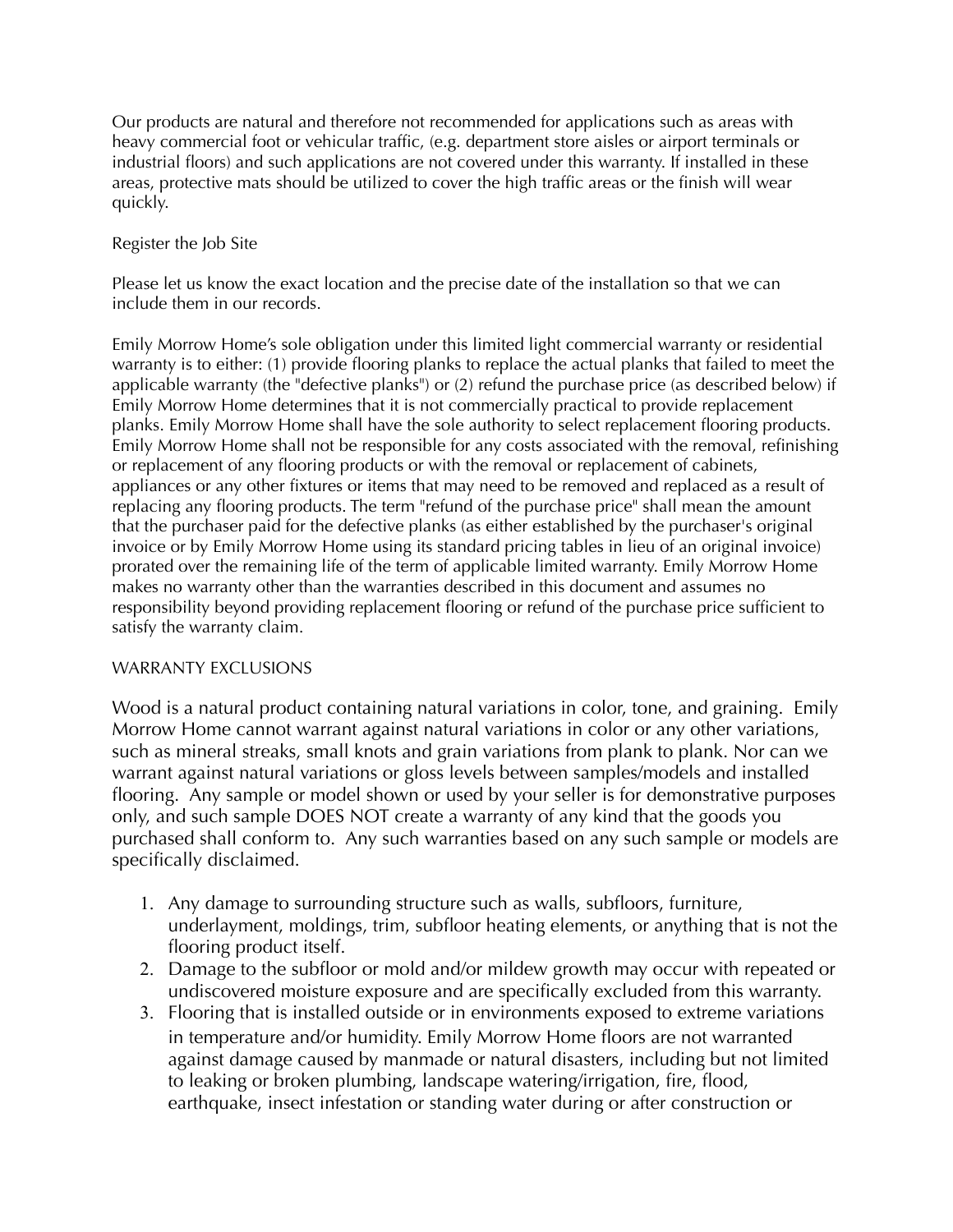normal wearing of the finish in high traffic areas, pivot points and seating areas; or extreme weather conditions where extreme dips in temperature may cause the relative humidity to dip below the average target relative humidity for a short period of time. This may cause extreme low humidity (below 30%) for an extended period of time. In extreme low humidity conditions (below 30%), planks may shrink and or exhibit surface checking even after the humidity returns to a normal level. This is not a defect in the product it is a natural characteristic of wood material under certain temperature and humidity conditions.

- 4. This Lifetime Limited Warranty excludes all casualty events involving water exposure normally covered by Homeowner's Insurance.
- 5. Improper installation. Installation must be in accordance with the current Emily Morrow Home installation instructions included in the cartons of material or the warranty is voided. In addition, Emily Morrow Home is not responsible for material installed with visible defects. Damage caused by improper storage, handling or installation methods invalidates these warranties. See installation instructions at [EmilyMorrowHome.com](http://EmilyMorrowHome.com).
- 6. Improper care and maintenance. Failure to maintain the flooring products in accordance with a commercial floor care system approved by Emily Morrow Home will void the warranty. Damage to the flooring such as dents, scratches, or dulling of the finish (loss of gloss) are NOT covered. Wet or damp-mopping the floor with water or other non-approved wet cleaning systems will also invalidate these limited warranties. (See section 5. in the maintenance guidelines below for approved wet maintenance systems).
- 7. Cabinets or other built-in appliances that are installed on top of a Emily Morrow Home Hardwood Floor. EMH Hardwood Floors should be installed after such items and after painting and interior finishes have been completed.
- 8. Seasonal surface checking is inherent in all wood products over time and is not covered.
- 9. Recoating or Finish Alteration will void the finish warranty. Use of hardwood cleaning machines including steam cleaners, auto-scrubbers; use of nonrecommended maintenance and floor-care products including but not limited to oil soaps, liquid or paste wax products, or other commercial cleaners that contain acrylic; neglect or abuse including but not limited to taking proper precaution to protect furniture legs and feet with protective pads to reduce scratches and dents; not using dollies and protective plywood when moving heavy objects, furniture, or appliances. Site allied finishes invalidate the OMG Proof Warranty as these coatings will scuff and scratch easily whereas the factory finish does not scratch easily.
- 10. Natural Sunlight will cause aging and color change in all wood including your Emily Morrow Hardwood Floor.

## WARRANTY DISCLAIMERS

THE ABOVE TERMS AND CONDITIONS OF EACH LIMITED WARRANTY ARE THE SOLE AND EXCLUSIVE REMEDIES AVAILABLE FOR THESE WARRANTIES. EMILY MORROW HOME SPECIFICALLY DISCLAIMS ALL OTHER WARRANTIES EITHER EXPRESSED OR IMPLIED,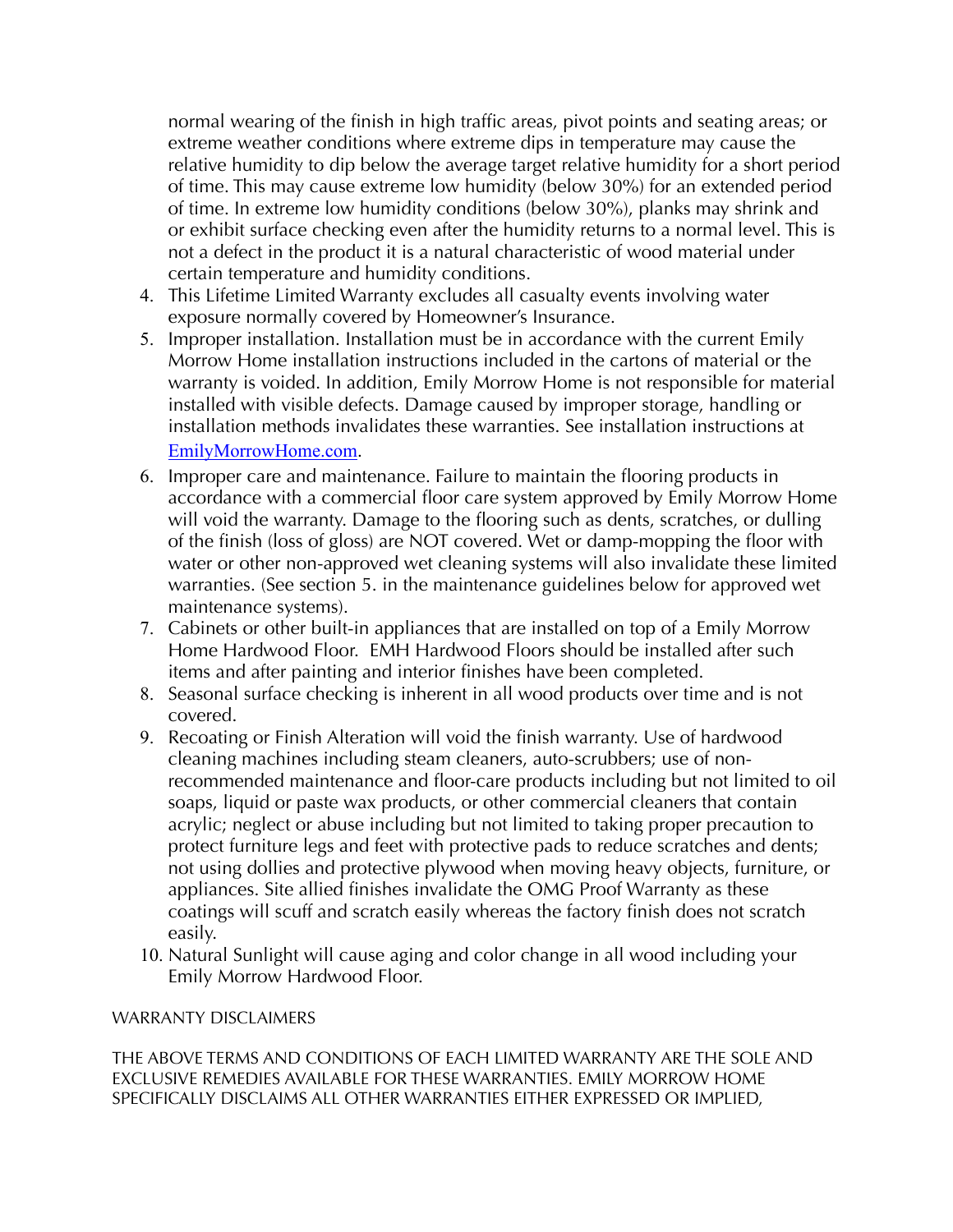INCLUDING BUT NOT LIMITED TO ANY IMPLIED WARRANTY OF MERCHANTABILITY OR FITNESS FOR ANY PARTICULAR PURPOSE.

EMILY MORROW HOME SHALL NOT BE LIABLE FOR LOSS OF USE OR ANY OTHER INCIDENTAL OR CONSEQUENTIAL COSTS, EXPENSES OR DAMAGES INCURRED BY THE PURCHASER OR BY ANY OTHER PERSON, INCLUDING BUT NOT LIMITED TO REMOVAL OR DAMAGE TO MOLDINGS, CABINETS, BUILT-IN APPLIANCES, CARPETING, DRYWALL, WALL COVERINGS, PAINT, AND ALL RELOCATION COSTS ASSOCIATED WITH ANY REPAIR OR REPLACEMENT OF ANY FLOORING PRODUCTS. THE REMEDIES AS MORE FULLY DESCRIBED IN ABOVE LIMITED WARRANTIES ARE THE SOLE AND EXCLUSIVE REMEDIES AVAILABLE FOR ANY BREACH BY EMILY MORROW HOME OF ANY EXPRESSED AND/OR IMPLIED WARRANTIES THAT MAY PERTAIN TO THE FLOORING PRODUCTS. UNLESS A STATEMENT MADE IN THIS DOCUMENT IS SPECIFICALLY IDENTIFIED AS A WARRANTY, ANY OTHER STATEMENTS MADE HEREIN, OR BY YOUR SELLER, ARE NOT WARRANTIES AND ARE NOT PART OF THE BASIS OF THE BARGAIN FOR THE SALE OF THE FLOORING PRODUCTS. THIS LIMITED WARRANTY SHALL BE GOVERNED BY AND CONSTRUED IN ACCORDANCE WITH THE LAWS OF THE STATE OF TENNESSEE AND ANY APPLICABLE FEDERAL LAWS OF THE UNITED STATES OF AMERICA. ANY ACTION BROUGHT SEEKING THE RESOLUTION OF ANY CONTROVERSY ARISING OUT OF OR RELATING TO ANY WARRANTIES REFERENCED HEREIN SHALL BE BROUGHT IN THE COURTS OF THE STATE OF TENNESSEE OR IN THE UNTIED STATES DISTRICT COURT FOR THE DISTRICT OF TENNESSEE.

### RECOMMENDED FLOOR CARE INSTRUCTIONS

Please read the following information in regard to the proper maintenance of your wood flooring. In order to protect your new hardwood floor and to keep it looking new, it is important to follow some basic procedures to protect it for years to come. Our factory finish is one of the most advanced finishes made today. The finish contains aluminum oxide which offers increased protection that allows for a better wearing finish, yet the finish is still capable of scratching and losing some of the gloss level. By simply following our recommendations the floor will give you years of service.

#### Preventative Care

1. Prior to placing furniture, heavy objects, or equipment on the hardwood floor, floor protectors should be placed on all legs or corners to prevent scratching or denting of the hardwood floor. Do not slide or drag objects across floor as they may scratch and/or dent the hardwood flooring.

2. Place commercially rated mats at all exterior entrances to absorb street dirt and moisture. The mats need to be periodically cleaned, changed or dried out as often as needed. In addition, place mats at high-wear traffic areas and/or pivot points. Example – checkout counters. Keep in mind that mats or area rugs may cause color differences due to variation in light exposure.

3. Maintain a humidity level between 30% - 50% Relative Humidity to help reduce and minimize gapping which can be more noticeable on lighter colored woods or stains.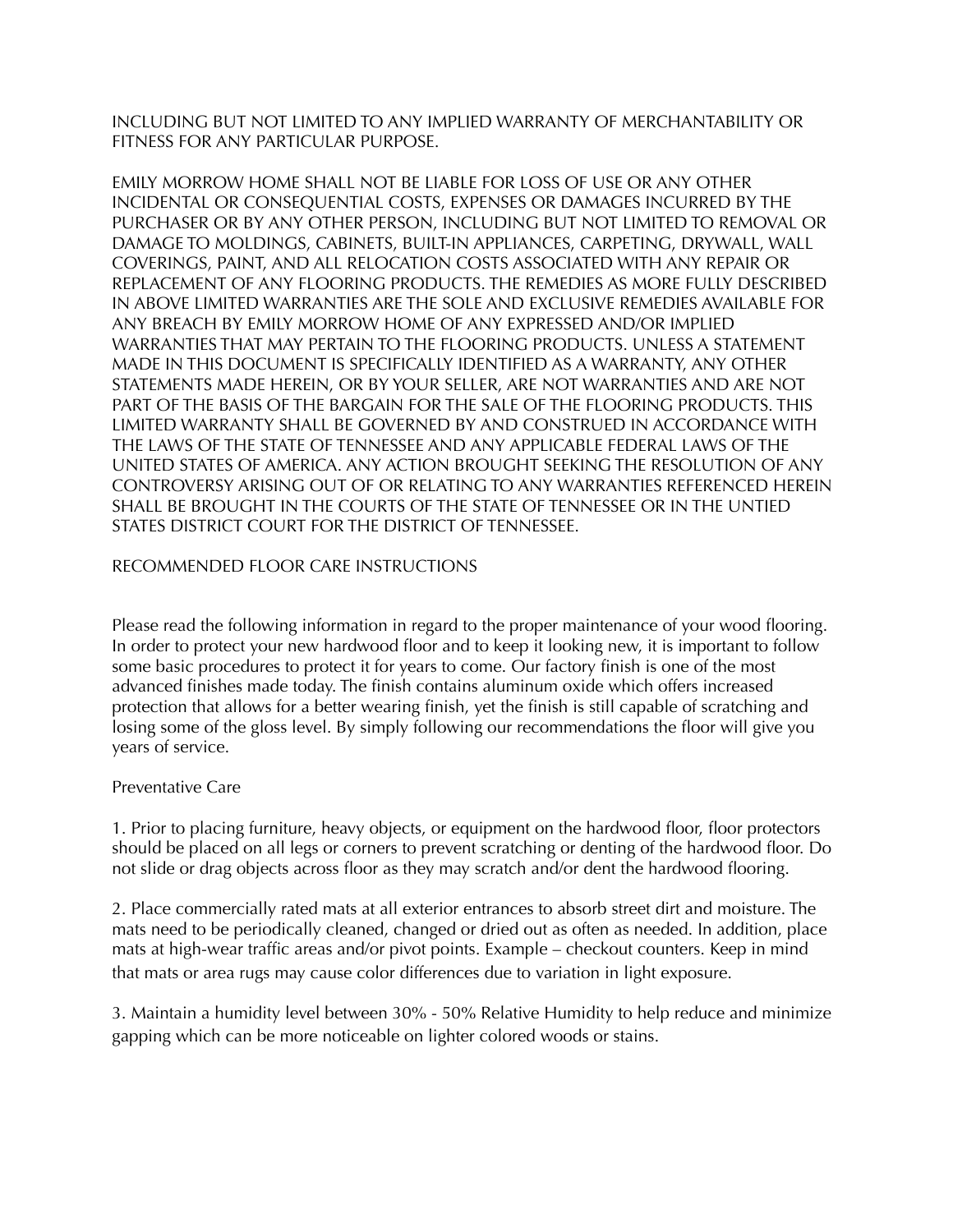4. When possible avoid direct sunlight from hitting the surface of the flooring as Ultraviolet light can change the appearance of wood flooring causing discoloration.

# Routine Maintenance

1. Sweep, vacuum, or dust mop as needed to remove loose dirt or grit from the surface of the flooring. Doing so will help to prevent wear and scratches on the finish. Use only a soft bristle type broom or vacuum attachment that is recommended for hardwood floors. For dust mopping use only an untreated electrostatic type dust mop such as Swiffer® distributed by Proctor & Gamble. For information on Swiffer call 1-800-214-8734. Scrubbing machinery, steam cleaners or power scrubbers are not recommended to clean the floor.

2. Blot up liquids with a clean dry cloth. It is best not to allow spills or puddles to remain on the floor for an extended period of time as it may cause damage to the subfloor or cause mold or mildew to develop.

3. For routine cleaning — Use the Bona® Swedish Formula® Hardwood Floor Care System or Basic Coatings Squeaky Cleaner. For information on Bona Kemi products call 1-800-574-4674 (8-5 MST) or go to [www.bonakemi.com](http://www.bonakemi.com). Information on Basic Coatings can be obtained by calling 1-800-441-1934 (8-5 CST) or visit www. [basiccoatings.com](http://basiccoatings.com).

4. Apply Hardwood Floor Cleaner or mineral spirits to a clean rag to remove stubborn heels marks or stains.

5. Approved wet mopping systems: Swiffer Wet Jet maintenance system and Bona Care wet maintenance systems are the only wet mop systems approved with Emily Morrow Home OMG Proof wood floors. Do not damp mop your floor with water and a string mop or other nonapproved wet cleaners or allow excessive water to remain on the floor as it may damage the sub floor or cause mold or mildew to develop. Avoid the use of products that contain oils or wax that may leave a residue allowing the floor to be slippery or sticky and in addition these materials may prevent future coats of finish from properly bonding to the original factory finish.

## REPAIR PROCEDURES

Use of fillers or touch up kits available can help to repair minor scratches, splinters and/or gouges in the floor. In the event that a board has become damaged beyond repair it is possible to remove an individual board and replace it with a new one according to our installation instructions regarding single board replacement.

## RECOATING PROCEDURES

When the hardwood floors have lost their shine, they usually can be recoated to restore the desired gloss level using the Bona PrepTM system with Bona TrafficTM or Bona StrongTM finishes or Basic Coating's Tykote® System with Street Shoe® or Street Shoe® XL. Prior to recoating the floors the finish manufacturer instructions must be followed properly to help ensure a successful application of finish.

Copyright © 2018 EmilyMorrowHome, All rights reserved. EMILYMORROWHOME.com